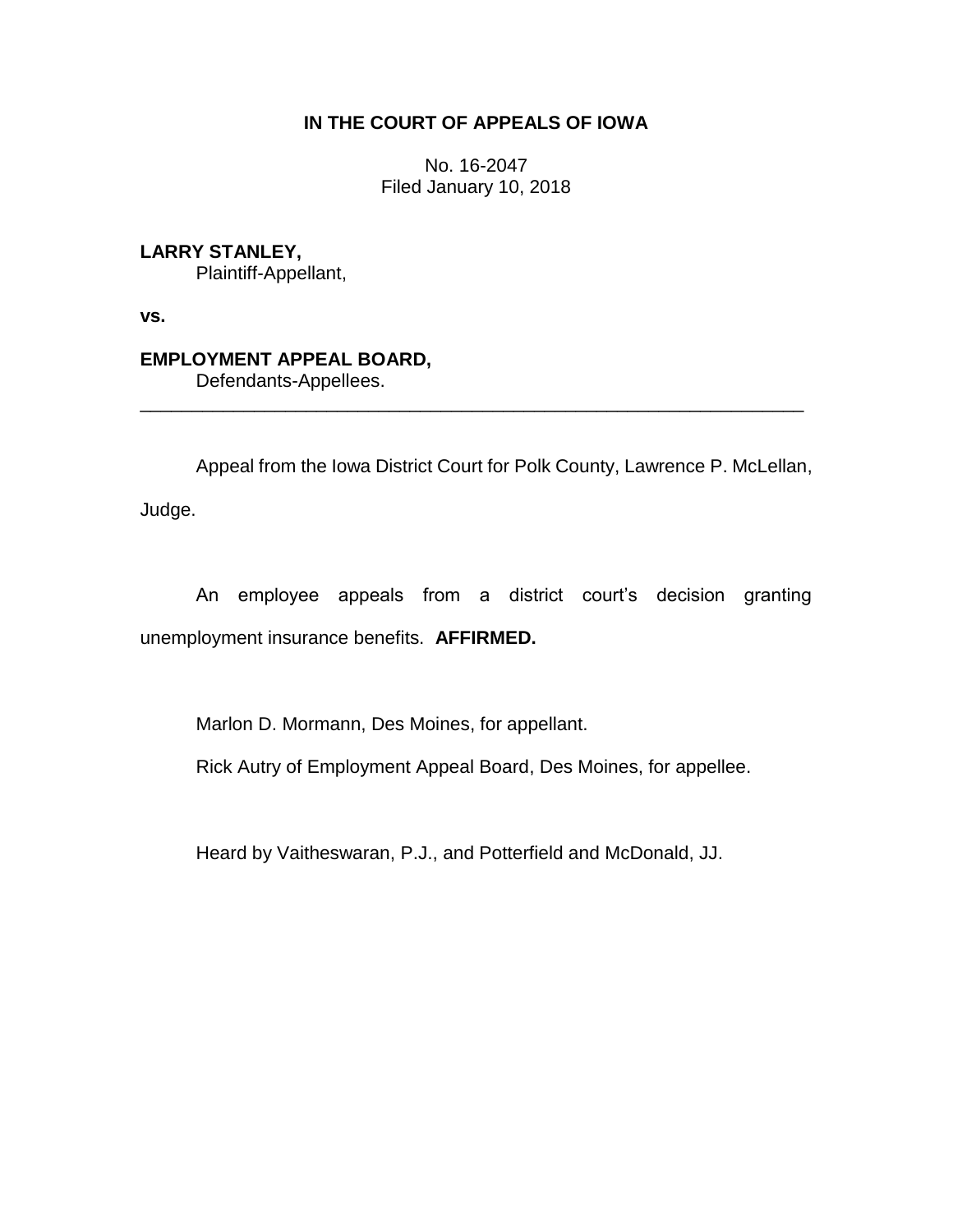## **MCDONALD, Judge.**

Larry Stanley worked as a driver for HD Supply Management, Inc., beginning in June 1997. Stanley sustained a work-related injury on July 18, 2014, and did not work between the date of the injury and September 10, 2015, when his employment was terminated. Stanley did receive workers' compensation benefits for a temporary total disability during this time period. After the termination of his employment, Stanley applied for unemployment insurance benefits. The agency found Stanley was monetarily eligible for benefits with an established weekly benefit in the amount of \$243.00 and a maximum benefit of \$2916.93. He nonetheless appealed, contending he was entitled to greater weekly and maximum benefits based on his contention he was entitled to substitute higher-earning quarters for lower-earning quarters in the base period used to determine his eligibility benefits. The agency disagreed, and the district court disagreed. Stanley timely filed this appeal.

The Iowa Administrative Procedure Act governs our review of agency action. *See IBP, Inc. v. Harpole*, 621 N.W.2d 410, 414 (Iowa 2001). If a party's substantial rights have been prejudiced by agency action taken in contravention of the administrative procedure act, then we may reverse or modify the agency's action. *See* Iowa Code § 17A.19(10) (2015). Otherwise, we affirm the agency's action. We do not afford deference to an agency's legal interpretations "unless that interpretive authority has clearly been vested in the agency." *Irving v. Emp't Appeal Bd.*, 883 N.W.2d 179, 185 (Iowa 2016) (citing *Renda v. Iowa Civil Rights Comm'n*, 784 N.W.2d 8, 11 (Iowa 2010)). Absent an express grant of interpretive authority, "we as a general matter do not grant deference to an agency when the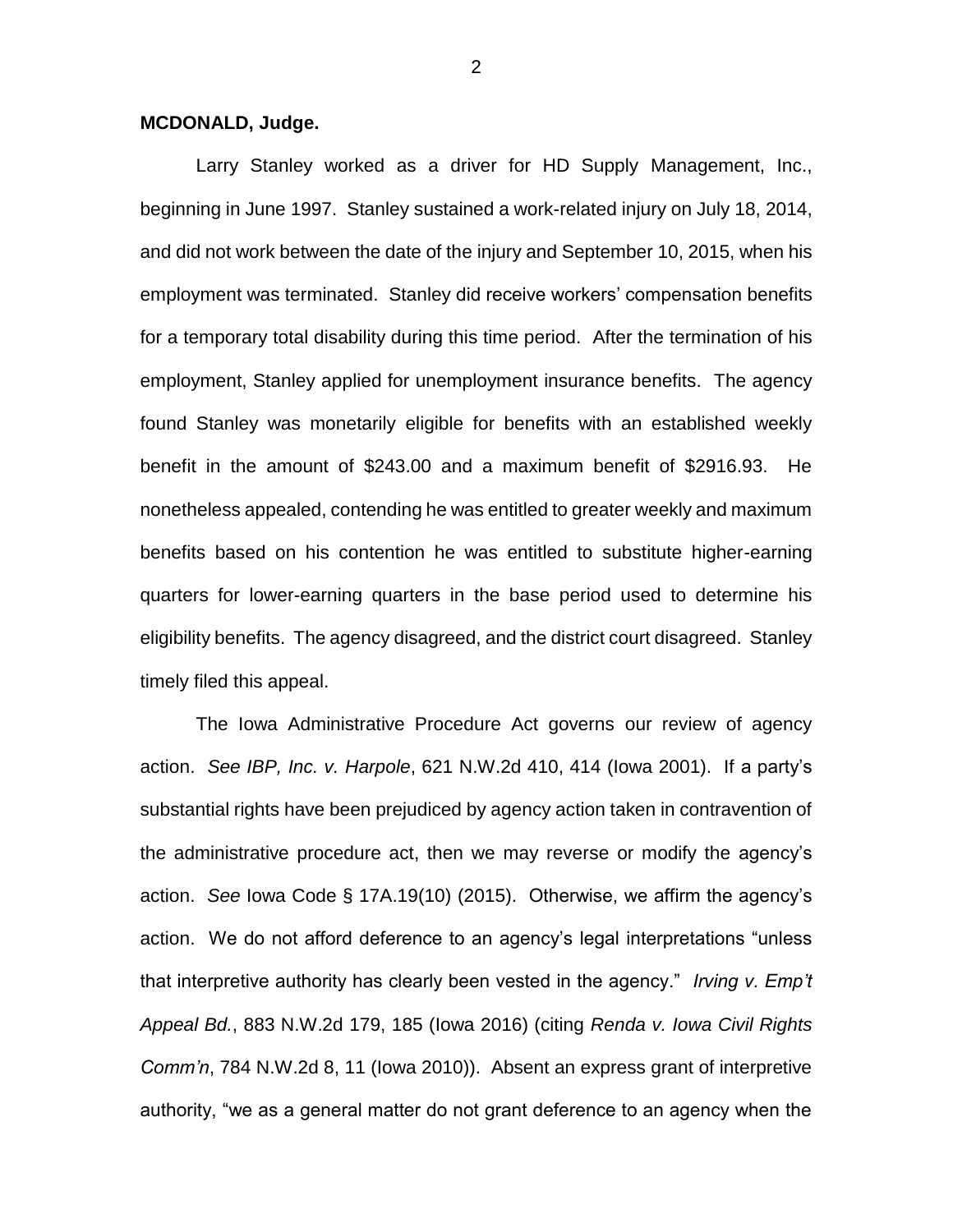legal terms being construed have independent legal meaning not within its expertise." *Id.* None of the terms presented in this case are so complex or technical as to warrant deference to the agency's interpretation. *See id.*

Iowa Code chapter 96 is known as the Iowa Employment Security Law. *See* Iowa Code § 96.1. The chapter governs Iowa's unemployment compensation program. When a claimant applies for unemployment compensation benefits, the agency is required to make "an initial determination of eligibility for unemployment insurance benefits." Iowa Admin. Code r. 871-24.7(3) (2015). The claimant's eligibility for benefits is determined by the claimant's earning history over the "base period." The "base period" is "the period beginning with the first day of the five completed calendar quarters immediately preceding the first day of an individual's benefit year and ending with the last day of the next to the last completed calendar quarter immediately preceding the date on which the individual filed a valid claim." Iowa Code § 96.19(3). In other words, the base period is the first four of the last five quarters completed before the quarter in which the claim was filed. Code section 96.4 sets forth the earnings criteria over the base period necessary to establish "monetary eligibility"—that is, eligibility for the receipt of benefits. Section 96.4(4)(a) provides:

4. a. The individual has been paid wages for insured work during the individual's base period in an amount at least one and one-quarter times the wages paid to the individual during that quarter of the individual's base period in which the individual's wages were highest; provided that the individual has been paid wages for insured work totaling at least three and five-tenths percent of the statewide average annual wage for insured work, computed for the preceding calendar year if the individual's benefit year begins on or after the first full week in July and computed for the second preceding calendar year if the individual's benefit year begins before the first full week in July, in that calendar quarter in the individual's base

3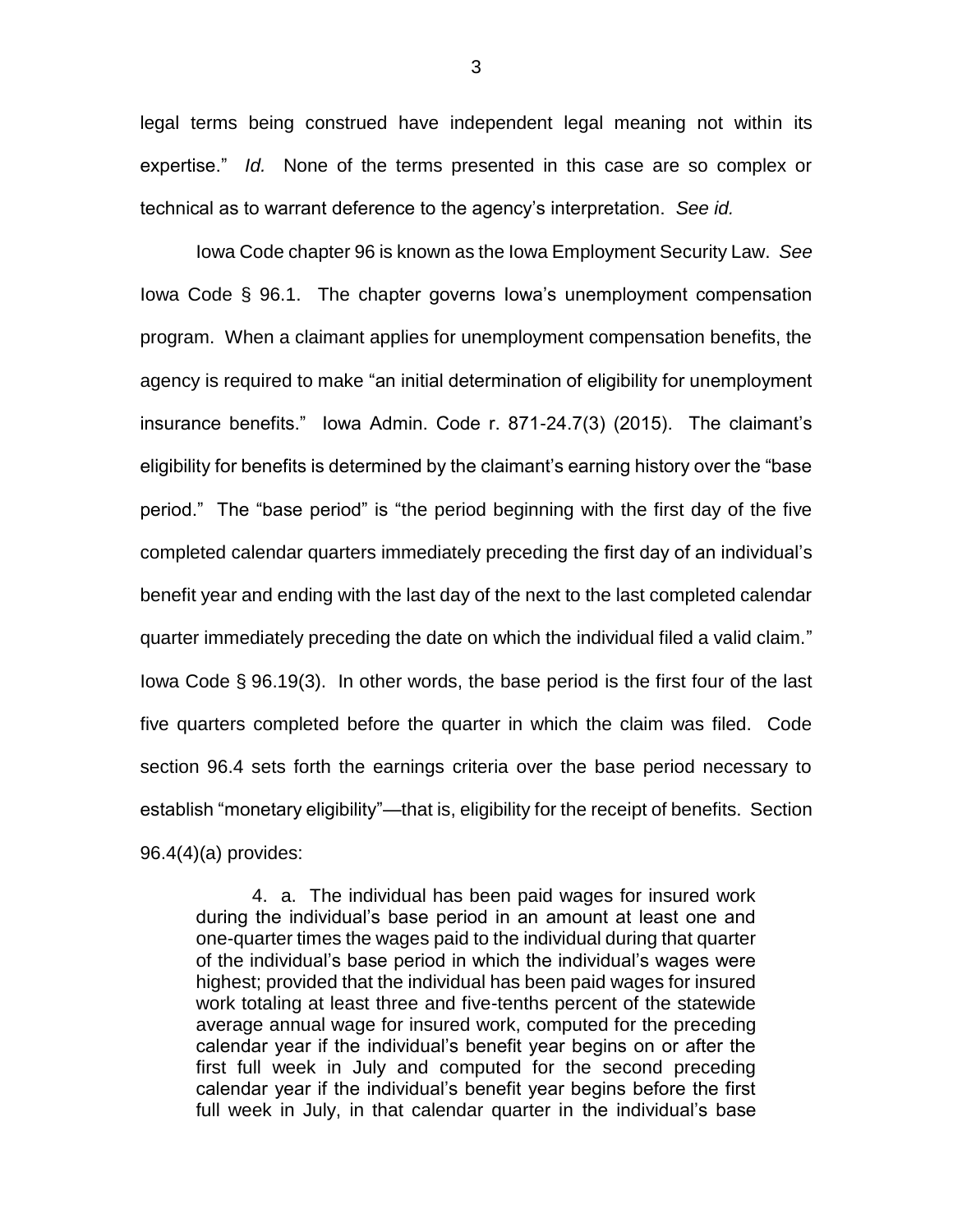period in which the individual's wages were highest, and the individual has been paid wages for insured work totaling at least onehalf of the amount of wages required under this paragraph in the calendar quarter of the base period in which the individual's wages were highest, in a calendar quarter in the individual's base period other than the calendar quarter in which the individual's wages were highest. The calendar quarter wage requirements shall be rounded to the nearest multiple of ten dollars.

Stated differently, the claimant must have (1) base period wages greater than 125% of an individual's highest-earning quarter within the base period, (2) highestearning-quarter wages at least 3.5% of the statewide average annual wage for insured work, and (3) second-highest-earning-quarter wages at least 50% of the wages required by (2). As relevant here, in 2014 the statewide average annual wage for insured work was \$42,327.64, of which 3.5%, rounded, is \$1480. Half of that is \$740.

With that background, we turn to the specific facts and circumstances of Stanley's case. The parties agree Stanley's base period for purposes of determining his eligibility for benefits consists of the third and fourth quarters of 2014 and the first and second quarters of 2015. *See* Iowa Code § 96.19(3) (defining "base period"). In the third quarter of 2014, Stanley received wages in the amount of \$3137.34 for work performed in that quarter prior to his injury. In the fourth quarter of 2014, Stanley performed no work and received no wages or payments for insured work. In the first quarter of 2015, Stanley received \$5609.02 as a profit sharing bonus for work he performed prior to July 18, 2014. Stanley does not dispute these payments constitute "wages" for purposes of this case. *See* Iowa Code § 96.19(41)(a) (defining "wages" to mean "all remuneration for personal services, including commissions and bonuses"). In the second quarter of 2015,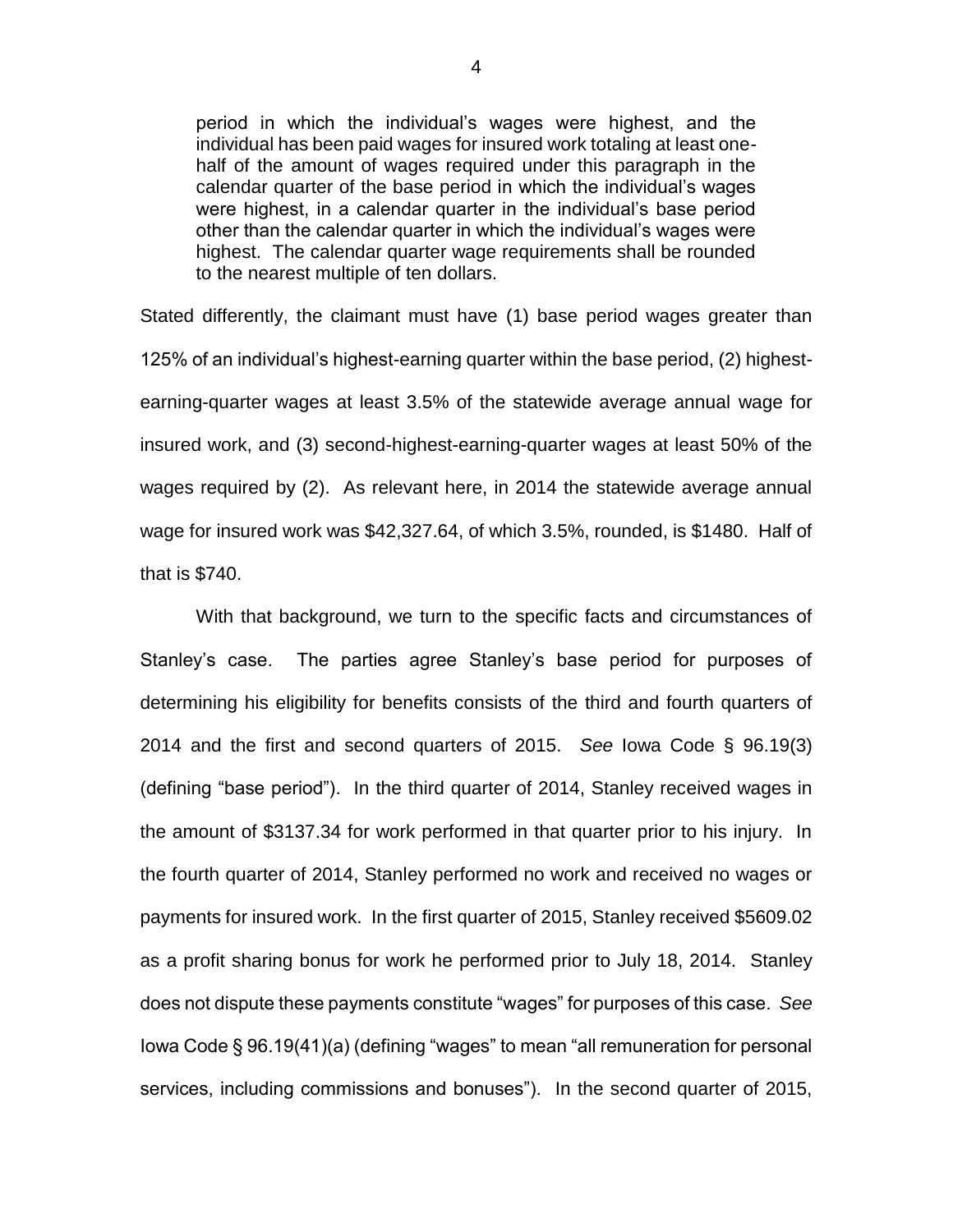Stanley received \$4.42 as a refund on a stock purchase plan. The agency found this refund did not constitute "wages" for the purposes of determining eligibility. It is not disputed that Stanley did not work in the final three quarters of his base period due to his injury. Based on this earnings history, the agency found Stanley was monetarily eligible for benefits because he was paid wages in excess of \$1480 in one quarter of the base period, he was paid wages in excess of \$740 in a second quarter of the base period, and Stanley's total compensation for the base period was greater than 125% of the wages paid in his highest-earning quarter.

Stanley contends his benefit should have been calculated differently. Specifically, under certain circumstances, Iowa's unemployment compensation program allows for the substitution of quarters in the "base period" for an "individual who has received workers' compensation under Iowa Code chapter 85 during a healing period or temporary total disability benefits or indemnity insurance benefits for an extended period of time." Iowa Admin. Code r. 871-24.7(1). When substitution applies, "the department shall exclude certain quarters in the base period and substitute three or more consecutive calendar quarters immediately preceding the base period which were prior to the workers' compensation or indemnity insurance benefits." Iowa Admin. Code r. 871-24.7(1). The statutory provision allowing for substitution provides:

1. The department shall exclude three or more calendar quarters from an individual's base period, as defined in section 96.19, subsection 3, if the individual received workers' compensation benefits for temporary total disability or during a healing period under section 85.33, section 85.34, subsection 1, or section 85A.17 or indemnity insurance benefits during those three or more calendar quarters, if one of the following conditions applies to the individual's base period:

5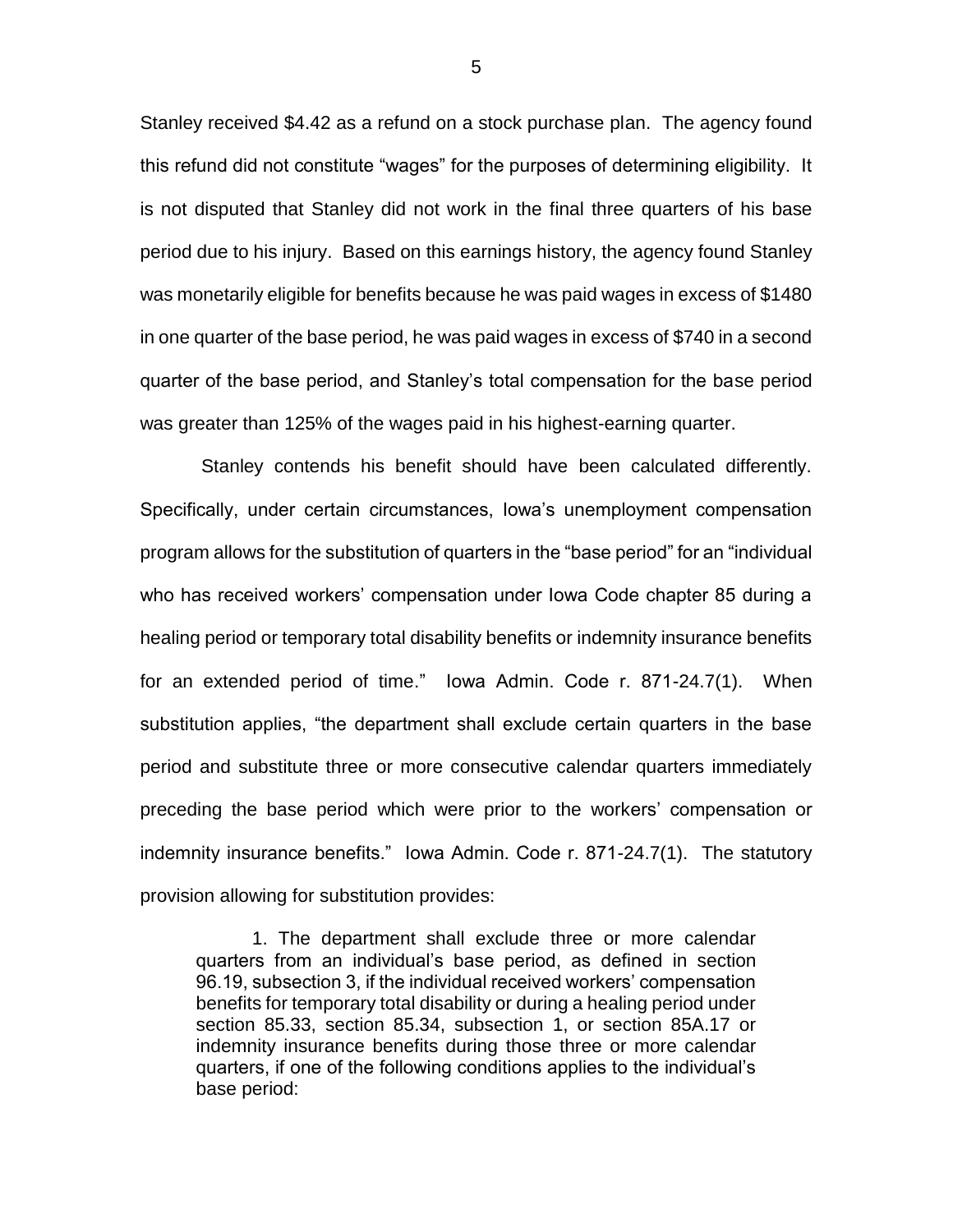a. The individual did not receive wages from insured work for three calendar quarters.

b. The individual did not receive wages from insured work for two calendar quarters and did not receive wages from insured work for another calendar quarter equal to or greater than the amount required for a calendar quarter, other than the calendar quarter in which the individual's wages were highest, under section 96.4, subsection 4, paragraph "a".

2. The department shall substitute, in lieu of the three or more calendar quarters excluded from the base period, those three or more consecutive calendar quarters, immediately preceding the base period, in which the individual did not receive such workers' compensation benefits or indemnity insurance benefits.

Iowa Code § 96.23. In support of his argument, Stanley relies on certain language

in the agency's rules:

The qualifying criteria for substituting quarters in the base period are that the individual:

a. Must have received workers' compensation benefits under Iowa Code chapter 85 or indemnity insurance benefits for which an employer is responsible during the excluded quarters, and

b. Did not *work in and receive wages* from insured work for

(1) Three or more calendar quarters in the base period, or

(2) Two calendar quarters and lacked qualifying wages from insured work during another quarter of the base period.

Iowa Admin. Code r. 871-24.7(3) (emphasis added). Stanley argues that while he did receive wages in two quarters he did not both "work in and receive wages" in both of those quarters because the wages he received in the first quarter of 2015 were profit-sharing payments. Thus, he concludes, he is eligible for substitution.

At first glance, Stanley's argument has some appeal. On a second look, less so. Upon reviewing the criteria under which substitution is allowed it becomes clear that the criteria for establishing eligibility for the receipt of benefits and the criteria allowing substitution of quarters in the base period are mutually exclusive. If a claimant satisfies the criteria to be monetarily eligible for benefits, the claimant cannot also satisfy the substitution criteria. The substitution provision is thus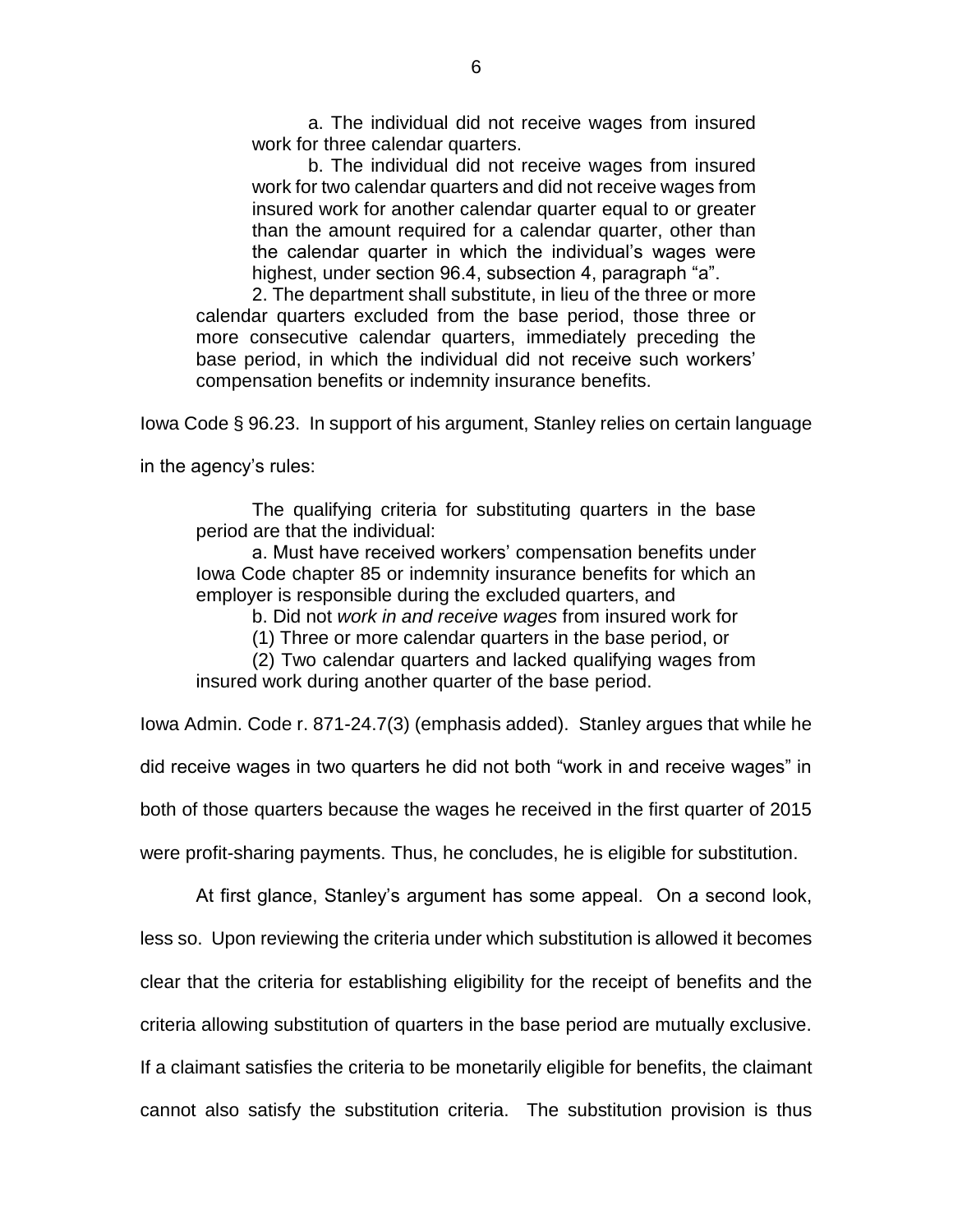designed to allow a claimant who received workers' compensation benefits and who is not otherwise eligible for the receipt of unemployment insurance benefits an opportunity to substitute quarters in the base period for the purpose of becoming monetarily eligible. The statute is not designed to allow an employee who is already monetarily eligible to substitute higher-earning quarters into the base period for the purpose of increasing the weekly and maximum benefits.

In arguing to the contrary, Stanley simply ignores relevant regulations that make clear a claimant who is already monetarily eligible is not entitled to substitution. For example, Iowa Administrative Code rule 871-24.7(1) provides substitution is available only where the claimant "has insufficient wage credits in the base period." Stanley has sufficient wage credits and is thus not eligible for substitution. Administrative Code rule 871-24.7(3) provides the agency shall substitute quarters, "[i]f the individual has no wage records or lacks qualifying wage requirements." Again, Stanley has qualifying wage requirements and is thus not eligible for substitution. Finally, the administrative code specifically disallows substitution on the facts presented: "The request for retroactive substitution of base period quarters shall be denied if the individual received workers' compensation or indemnity insurance benefits in: (1) At least three base period quarters but the individual is currently monetarily eligible with an established weekly and maximum benefit amount." Iowa Admin. Code r. 871-27.4(b)(1)." As noted repeatedly herein, Stanley is monetarily eligible with an established weekly benefit and established maximum benefit. Substitution is thus disallowed. The agency's rules correctly implement the statutory provisions regarding substitution.

7